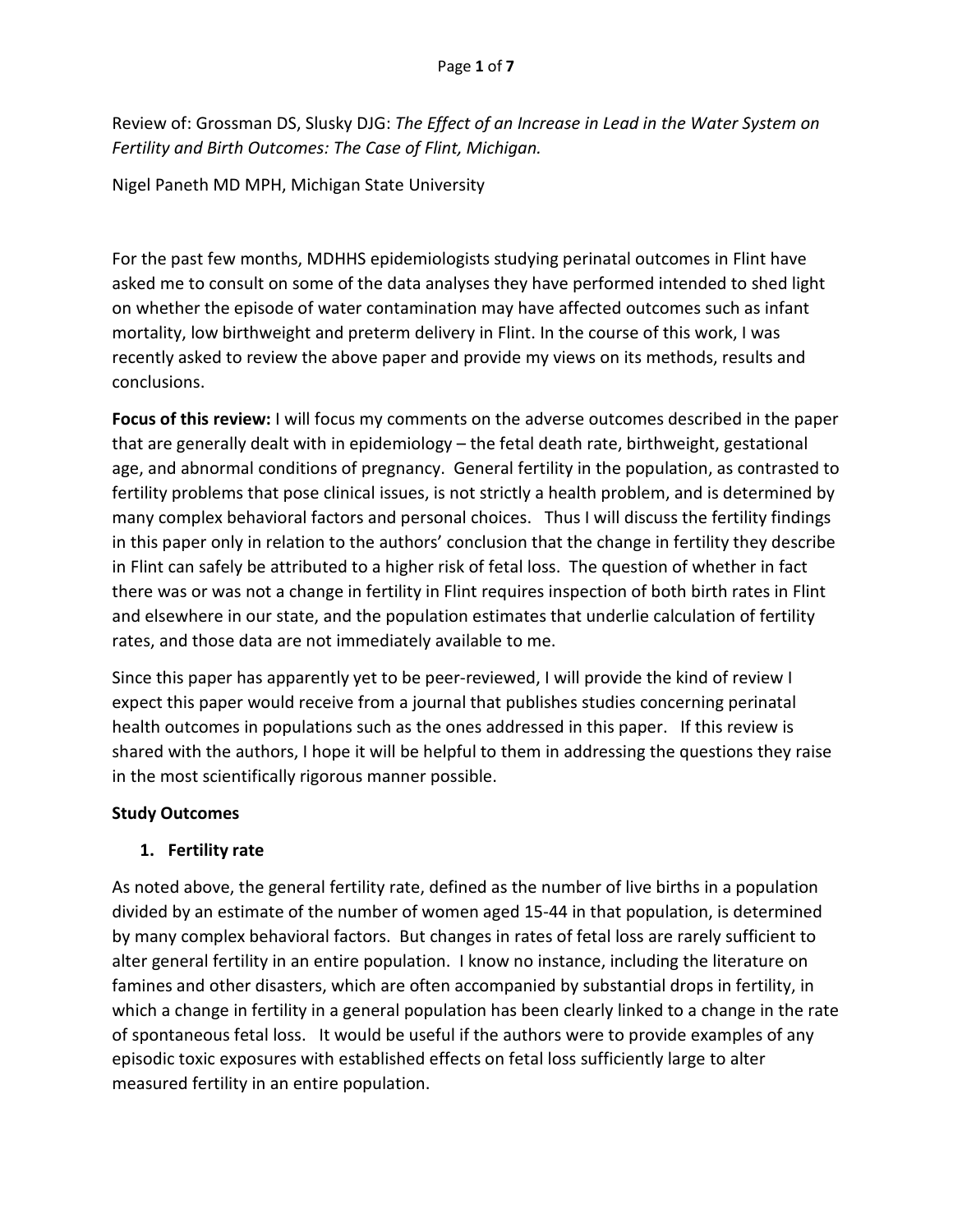Recognized fetal losses fall into two categories - losses before 20 weeks of gestation, generally referred to as miscarriages or early fetal losses, and losses after 20 weeks of gestation, generally referred to as late fetal losses or stillbirths. The first category is far larger, since an estimated 15% of recognized pregnancies end in miscarriage, while late fetal deaths rates (denominatored to live births) are currently reported in the US to be about 6/1,000. Thus reported fetal deaths rates account for only about 4% of spontaneous pregnancy losses.

Only late fetal deaths are reportable in Michigan, and the completeness of reporting of late fetal deaths is a problem in all jurisdictions. The claim in the paper is that fertility declined by about 8.5 births per thousand women of child-bearing age. At the same time, the fetal death rate, as described in their paper, rose by 0.1 deaths per thousand women of child-bearing age. Thus the reported fetal death rate can only account for a little over 1% of the fertility decline.

Not discussed in this paper is another form of fetal loss – induced abortion. The abortion rate in Michigan is currently about 15 per thousand women of child-bearing age. With general fertility rates of between 60 and 70 per thousand women of child-bearing age, changes in abortion rates have a much greater potential to affect fertility than changes in late fetal losses. To put this in perspective, and using the figure of 67/1,000 for fertility (the figure provided in Table 1 for non-Flint births in the pre-water change period), among 1,000 births in Michigan, 150 would be expected to miscarry spontaneously, 180 to be aborted, 6 to be a late fetal loss and 664 to result in a live birth. The ratio of the two large forms of fetal loss not enumerated in this paper – spontaneous and induced abortions – to reported late fetal deaths, the only category of loss examined in this paper, is thus greater than 50 to 1. It should be noted that induced abortions are a reportable outcome of pregnancy, and if one is to make a full case for a change in fertility in Flint or elsewhere in our state, it would be advisable to examine these data.

The authors then make the case that a change in the sex ratio at birth, with a reduction of the proportion of births that are male, is evidence of fetal toxicity, because males are more susceptible to environmental influences on fetal survival. The sex ratio change was such that 1,009 males were born in Flint in the post-water change period they examine, whereas, if the sex ratio had remained constant, 1026 males should have been born, a difference of 17 births. These 17 fewer males represent about 0.1% of the fertility rate.

Thus the two changes affecting fertility directly examined in this paper can together account for not much more than 1% of the change in fertility reported, while larger factors that affect the rate of fetal loss are unexamined. And yet changes in these two minor parameters – late fetal deaths and sex ratio - are the only data provided before the paper concludes (section 6.3, page 24) that "*the results in this section provide direct support for the Flint water change causing a culling of the weaker fetuses*".

In addition to the common forms of fetal loss on which the authors provide no data, the other factors that affect fertility directly, which is to say behaviors affecting the conception rate such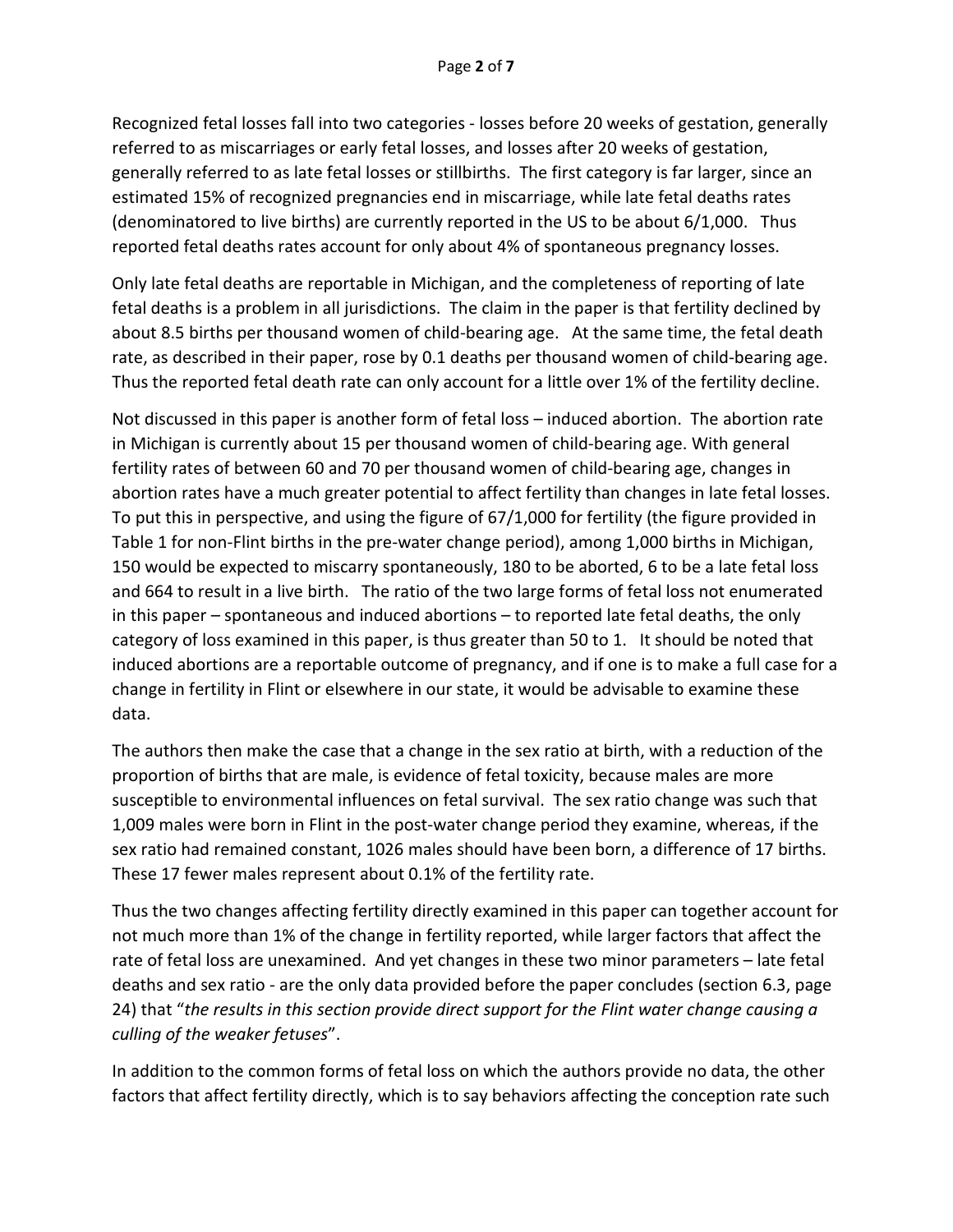as economic conditions, availability of contraception and many other factors, are considered in only one way. The single insight into this complex set of behaviors is based on survey data from the American Time Use Survey (ATUS) that suggests to the authors that sexual activity increased in Flint after the water change, and therefore cannot have affected fertility. The variable requested by ATUS is "*time spent in personal or private activities*", which the authors note, includes having sex among several other activities. The authors also mention another limitation, which is that the survey unit is Genesee County, only 25% of whose residents live in the City of Flint. Not noted by the authors is that ATUS, a national study, conducts a total of just 16,000 annual interviews across the nation, that the samples are stratified by race and other factors to represent Michigan and the US rather than the sampled county itself, and has a response rate of less than 60%. Given the size of Genesee, the sample size for these estimates must have been very small and the relevance of this survey to Flint, very uncertain.

In most of the authors' tabulations of fertility rates in Flint and in comparison populations (Table 1, Figures 3, B1, B2, panel A of B3), fertility rates in Flint were quite consistently *lower*  than the comparison population, *before t*he Flint water change. In Table 1, the pre-water change fertility rate of the 25 largest cities in Michigan is given as 67 per thousand women of childbearing age and for Flint it is 62 per thousand. Moreover, Figure 3 shows that at times before the water switch, the extent of lower fertility in Flint was even greater, reaching a difference of about 10 per thousand women of childbearing age in late 2010/early 2011. This substantially lower fertility in Flint *before* the water change is left unexplained.

It is impossible to conclude, from the data provided, that even if fertility did drop in Flint as the authors claim, that the drop was due to an increase in spontaneous fetal loss.

# **2. Late Fetal Death Rate**

Unlike most states, data on fetal deaths are recorded in Michigan differently from data on live births. Live births are reported on certificates, as are fetal deaths in most states. Fetal deaths (and incidentally, induced abortions as well) are considered *reports* in Michigan. This distinction was made by the state to retain fetal death data as "*confidential statistical reports to be used only for medical and health purposes and shall not be incorporated into the permanent official records of the system of vital statistics*." Unlike all other vital data elements, identifying information on the mother is not requested for late fetal deaths.

For this reason and others, even though the state requires reporting of a fetal deaths over 20 weeks and weighing more than 400 grams at birth, the pressure to report is less than for infant deaths, or even live births, both of which are part of the state's vital statistics system, and which, in the case of live birth, produces a certificate that is required for many legal purposes. The birthweight requirement of 400 grams, which is unique to Michigan (most states do not require a weight threshold, and those that do use a different threshold) also probably reduces reporting of all late fetal deaths, some of whom are below the weight threshold, even though over 20 weeks.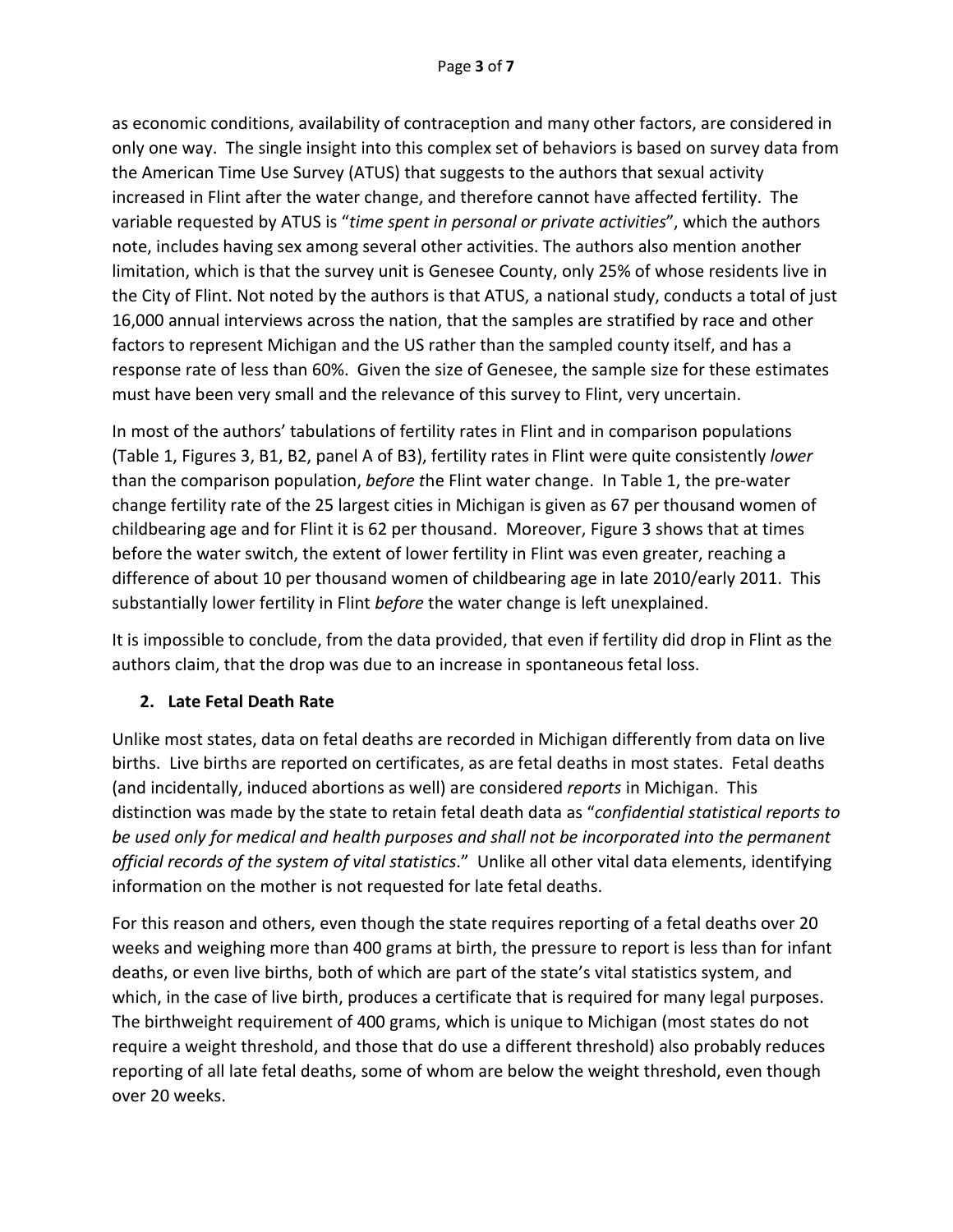Studies have documented substantial under-reporting (Greb et al, 1987) and over-reporting (Makelarski et al 2010) of late fetal deaths in state reporting systems, even in locations where certificates are required. For this reason, state-reported fetal death rates are not nearly as widely used as indicators of perinatal health as are infant mortality data, which are built on a much stronger foundation, despite the fact that the number of reported late fetal deaths is very similar to the number of infant deaths.

Turning to the trends described in this paper, one encounters at least three anomalies. First, the fetal deaths are denominatored to women of child-bearing age and not to live births. All epidemiologic studies of which I am aware denominator fetal death either to live births (in which case the statistic is called a fetal death *ratio*), to all births, or to an estimate of the number of pregnancies in utero at the gestational week in which the fetal death was recognized. The reason for this is straightforward. A fetal death requires a pregnancy; including women not pregnant in the denominator can produce misleading results because the fetal death rate then becomes nearly entirely a function of the fertility rate.

The second anomaly is that the authors' data showing that the reported fetal death rate (per thousand women of child-bearing age) in Flint after the water change is *lower* than found in the rest of Michigan either before or after the water change. Their reported fetal death rates (Table 1, page 18) in the rest of Michigan ranged from 0.34 to 0.36, while in Flint, post-water change, it was 0.32. If lead was involved in causing fetal deaths in Flint, why is the fetal death rate *in the post-water change period* 6% lower than in the rest of Michigan? The authors emphasize only that the latter figure in Flint represented an increase in the fetal death rate in Flint from a pre-change figure of 0.18. But they do not ask themselves why, in a city with socioeconomic circumstances worse than the rest of the state, with more women with characteristics that put them at higher risk of late fetal death than elsewhere in the state, the fetal death rate they take as the baseline in Flint was half (0.18 compared to 0.36) that of the fetal death rate in the rest of the state. Common sense would have urged them to take a longer view of the period prior to the water change, in case the surprisingly low rate in Flint just before the water change was an anomaly. They might also wish to calculate a conventional fetal death rate (i.e. denominatored to all births), and examine more closely the quality of fetal death reporting in Flint and in Michigan, as well as the validity of their denominator data.

The third anomaly, is that although the increase in the fetal death rate from 0.18 to 0.32 is highlighted in the abstract, Table 1 shows that it is not statistically significantly different from the change in the non-Flint areas. This not surprising since the absolute difference was just 0.16 fetal deaths per 1,000 women of child bearing age. What is surprising is that the authors take a non-significant finding and highlight it as the largest health effect included in the abstract.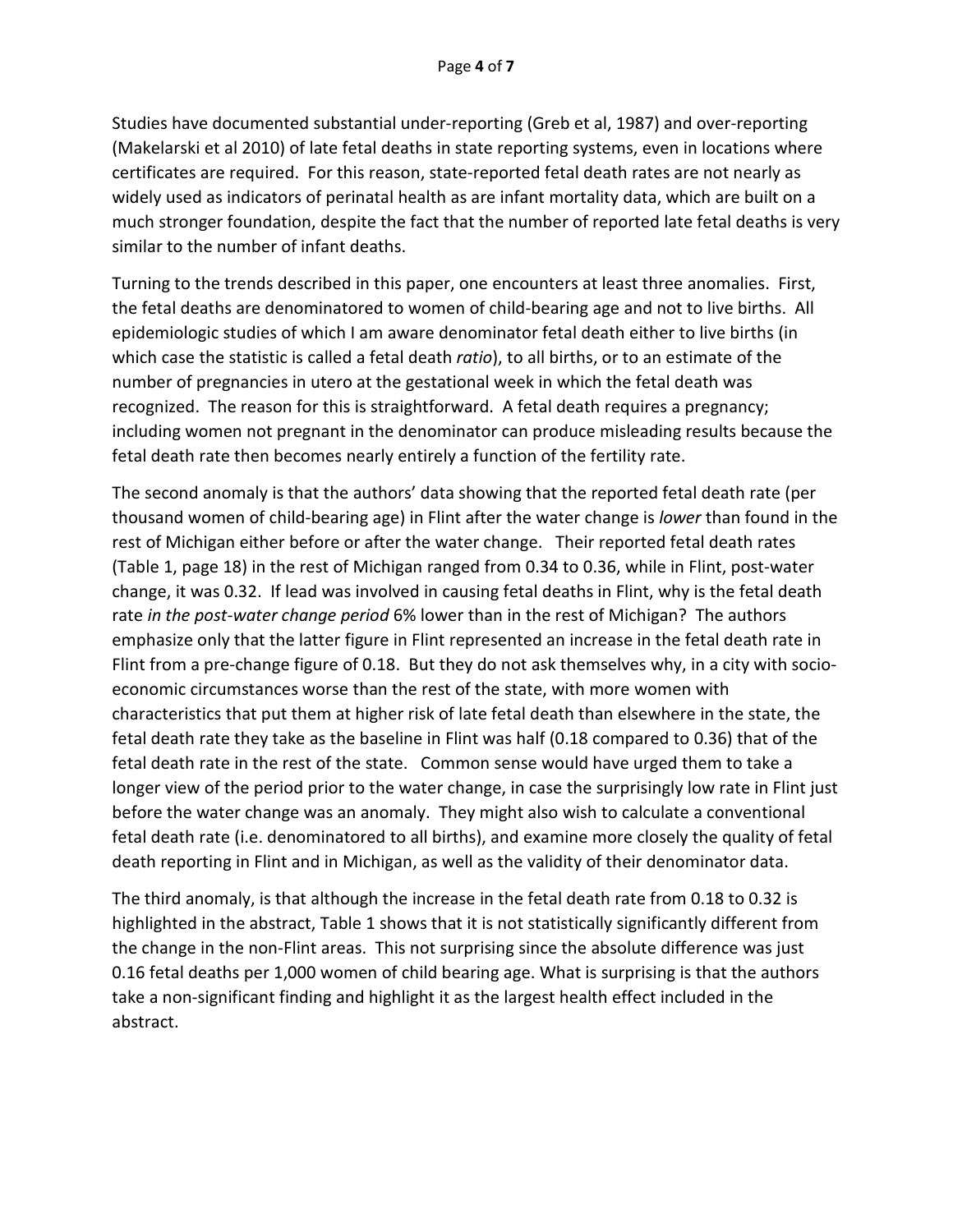## **Birthweight and Gestational Age:**

The authors find no meaningful change in mean birthweight or mean gestational age over time in Flint, although they note that Flint births, both before and after the water change weigh some 200g less than births elsewhere in Michigan, testifying to the longstanding higher risk for adverse outcomes for newborns in Flint. They do not examine changes in the clinically important extremes of the distribution over time, most usually described as the percent of births <2,500 g and/or born before 37 weeks.

The index they choose to describe gestational growth, grams/week, is a flawed statistic, since fetal growth is not constant by gestational week. A more useful and valid measure is the fetal growth ratio, which compares each infant's birthweight to the remainder of infants born at the same gestational week. Again, it is surprising to read the authors claim in their conclusion (page 35) that the data provide *"suggestive evidence of …. a decrease in birthweight and gestational age"* when the change they report in Table 1 - a 40 gram decline in birthweight (when other Michigan cities experienced a decline of 25 grams) and a decline in gestational duration of approximately one day – are both too small to even approach statistical significance.

## **3. Abnormal Conditions of Pregnancy:**

The authors finding is that these conditions, as reported on birth certificates, actually *decreased*  in frequency in Flint, from 18.5% to 17.7% of live births. While the authors acknowledge that this represents a "*positive health outcome*" (page 25), they make no attempt to explain it, and the meaning it may have for their hypothesis.

### **Comparison populations and adjustments for risk**

The authors state "…*only the city of Flint switched their water sources at this time, while the rest of Michigan did not. These areas provide a natural control group for Flint in that they are economical similar areas, and with the exception of the change in water supply, followed similar trends in fertility and birth outcomes over this time period."*

The claim that the rest of Michigan is economically similar to Flint is, of course, unsupportable, Although the wording in the paper is not precise on this point, the term "non-Flint births" as used in Table 1 appears to refer to the 25 largest cities in MI other than Flint. In any case, the comparison population shows, in Table 1, which describes the main findings of the study, that mothers of the non-Flint births used as the central comparison population were more than five times as likely as mothers in Flint to have a college education.

The appendices contain analyses which attempt to control for some factors that affect the fetal death rate such as maternal education, race and age of mother, as well as contrasts to a variety of different sub-populations in Michigan. Since no change in fertility occurred in any of the comparison areas, and the composition of the Flint population did not change during the brief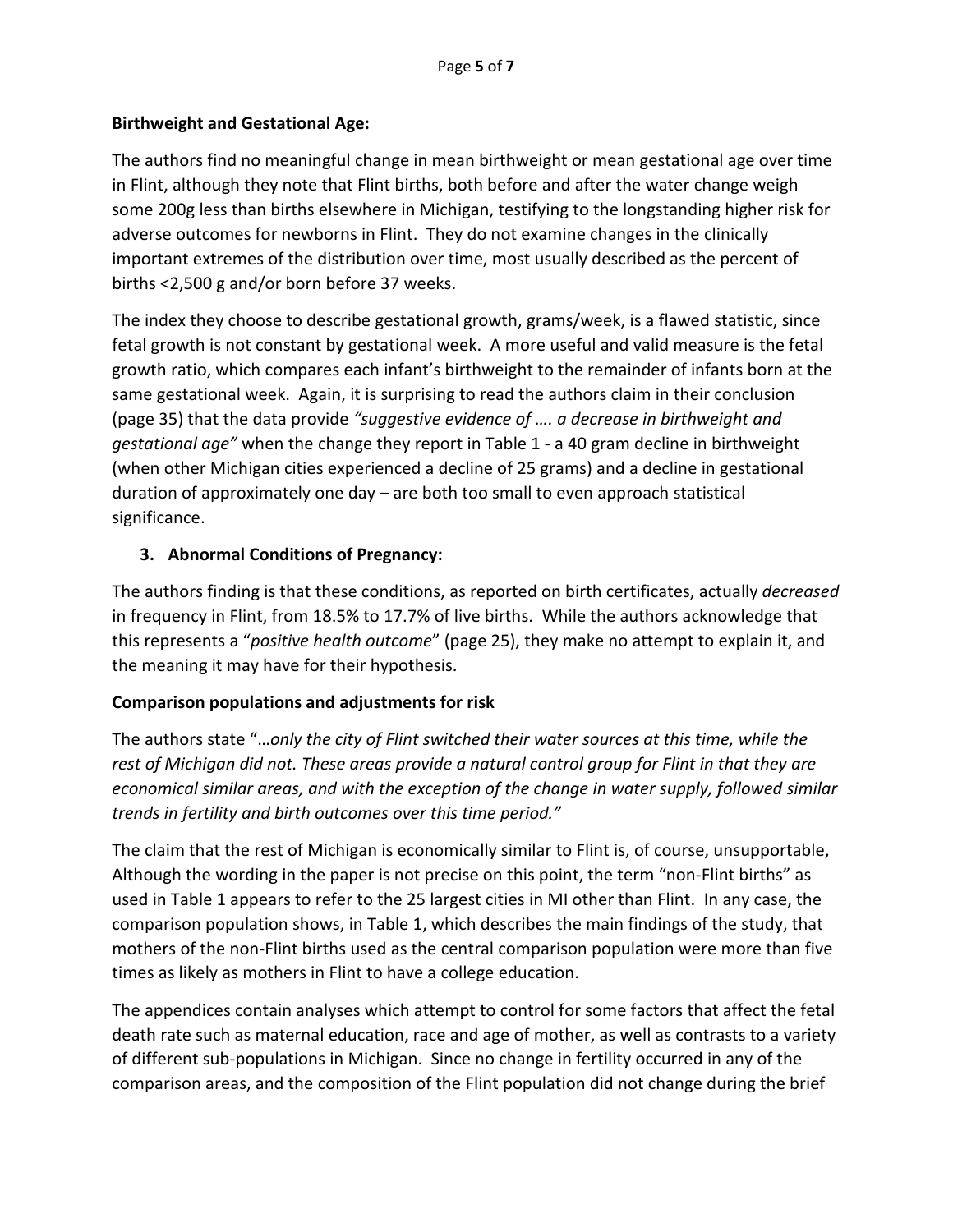time period examined, it is not really surprising that the reported decline in fertility remained significant in all of these contrasts.

The importance of the correct comparison population is highlighted when the authors turn to using the 29 most populous counties in Michigan as the comparison. Puzzlingly, in this comparison, Flint, which as noted above, in all other contrasts has *lower* fertility than the comparison regions, both before and after the water switch, now is found to have consistently *higher* fertility than the control population, which, from Appendix figure C2, is nearly always below 50 per thousand women of childbearing age. How it is possible for the 25 largest cities in Michigan to have a fertility rate about a third higher than that of the 29 largest counties in Michigan (two groupings which must surely overlap considerably) is not explained. These shifts in fertility data, depending upon which comparison population is used, indicate that the authors need to describe and verify their information base both for births and for women of childbearing age very carefully.

#### **Data Sources**

An unfortunate difficulty in the presentation of this paper is the absence of any critical consideration of the limitations of the several data sources they use, especially vital data and fetal death reports. It is standard practice in perinatal epidemiology to carefully describe and weigh the strengths and limitations of the data sources in use. As expressed by one noted perinatal epidemiologist, "*I issue a call to editors of peer-reviewed journals publishing studies using vital statistics as primary sources: Require authors either to document or otherwise evaluate the quality of their data for primary research variables or to comprehensively assess the potential impact of mismeasurement on their findings*" (Kirby 2002).

### **Focus on Lead**

It has become apparent that although lead contamination was a major component of the change in the water supply of Flint to the Flint River in 2014, there may well have been other chemical changes involving other toxic substances. To focus solely on lead is to unnecessarily limit the scope of scientific thought on these important issues. If effects on fertility or fetal death were to be found, it would be important to keep an open mind about the many possible reasons for these effects, and not to isolate one particular chemical in a study in which, by its nature, no direct assessment of the specific causal agent is possible.

#### **Conclusion of this Review**

Careful analyses of available data to try to assess any possible health effects of the water contamination episode in Flint are very welcome. However, it is essential to examine carefully the underlying data sources and their limitations, to examine the meaning of findings contrary to the hypothesis, and to endeavor to explain internally contradictory findings such as have been highlighted in this review. Time trends in health outcomes are one way to explore the